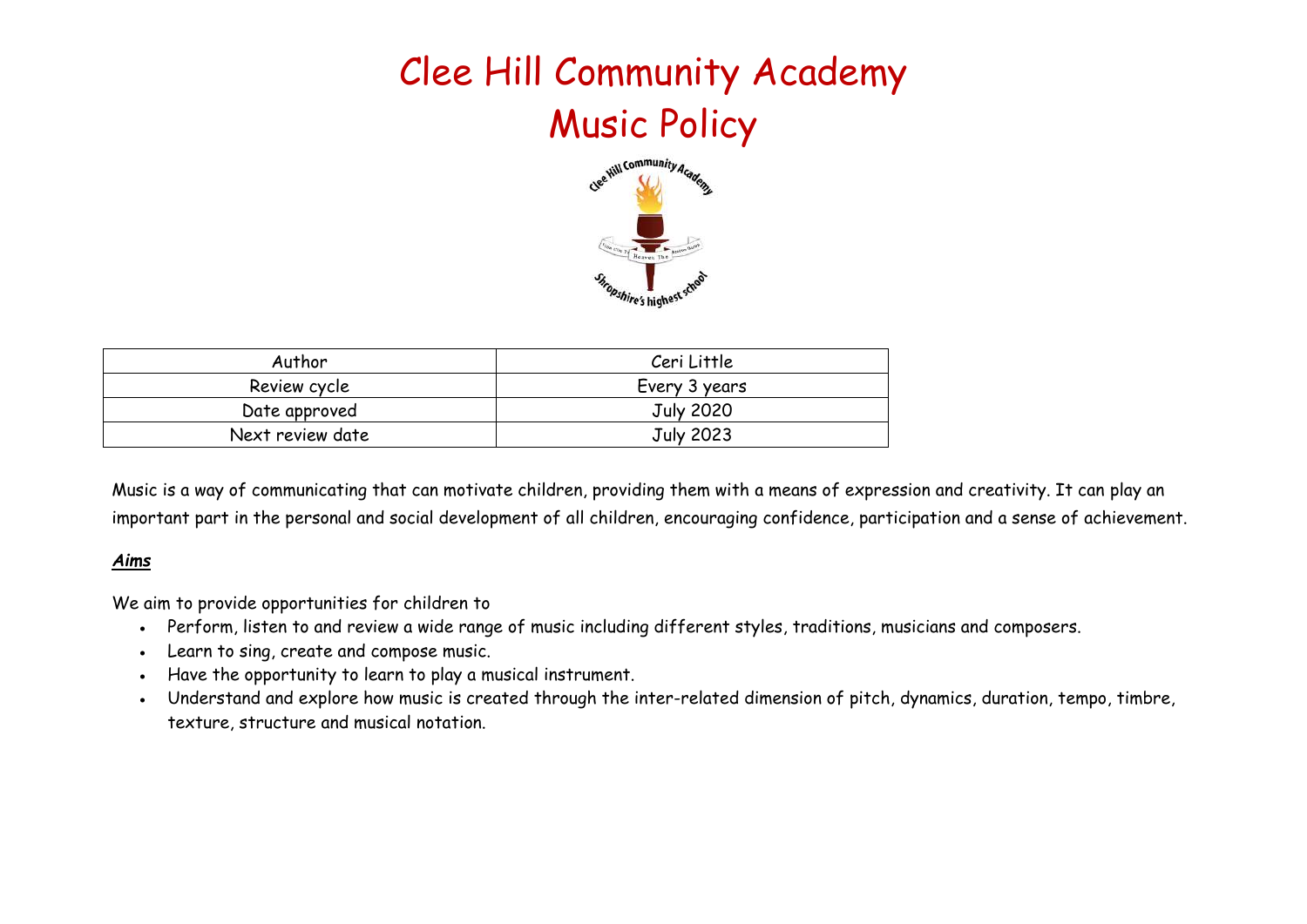### **In Key Stage 1 the children will be taught to**

- Use their voices expressively and creatively by singing songs and speaking chants and rhymes.
- Play tuned and untuned instruments musically (xylophones/percussion instruments).
- Listen with concentration and understanding to a range of high-quality live and recorded music.
- Experiment with, create, select and combine sounds using the inter-related dimensions of music.

#### **In Key Stage 2 the children will be taught to**

- Play and perform in solo and ensemble contexts, using their voices and playing musical instruments with increasing accuracy, fluency, control and expression.
- Improvise and compose music for a range of purposes using the inter-related dimensions of music.
- Listen with attention to detail and recall sounds with increasing aural memory
- Use and understand staff and other musical notation
- Appreciate and understand a wide range of high-quality live and recorded music drawn from different traditions and from great composers and musicians
- Develop an understanding of the history of music.

#### **Planning and the curriculum**

At Clee Hill Academy we use the 'Charanga' scheme, which builds on a progression of key skills. Year 4 and 5 pupils have weekly music lessons from Shropshire Music Service on tuned instruments, which provides additional opportunities for performing with increased accuracy and expression.

|                         | Autumn                               | Spring                     | Summer                              | Autumn                | Spring                      | Summer                             |
|-------------------------|--------------------------------------|----------------------------|-------------------------------------|-----------------------|-----------------------------|------------------------------------|
|                         | (Cycle A)                            | (Cycle A)                  | (Cycle A)                           | (Cycle B)             | (Cycle B)                   | (Cycle B)                          |
| Class                   | Hey you                              | In the Groove              | Your imagination                    | Me                    | Everyone                    | Our World                          |
|                         | Rhyme in the way<br>we walk & banana | Round and<br>round         | Reflect, rewind<br>and replay       | My Stories            | Big Bear Funk               | Reflect, rewind<br>and replay      |
|                         | rap                                  |                            |                                     |                       |                             |                                    |
| Class<br>$\overline{c}$ | Hey you<br>Rhyme in the way          | In the Groove<br>Round and | Your imagination<br>Reflect, rewind | Hands, feet,<br>heart | I want to play<br>in a band | Friendship song<br>Reflect, rewind |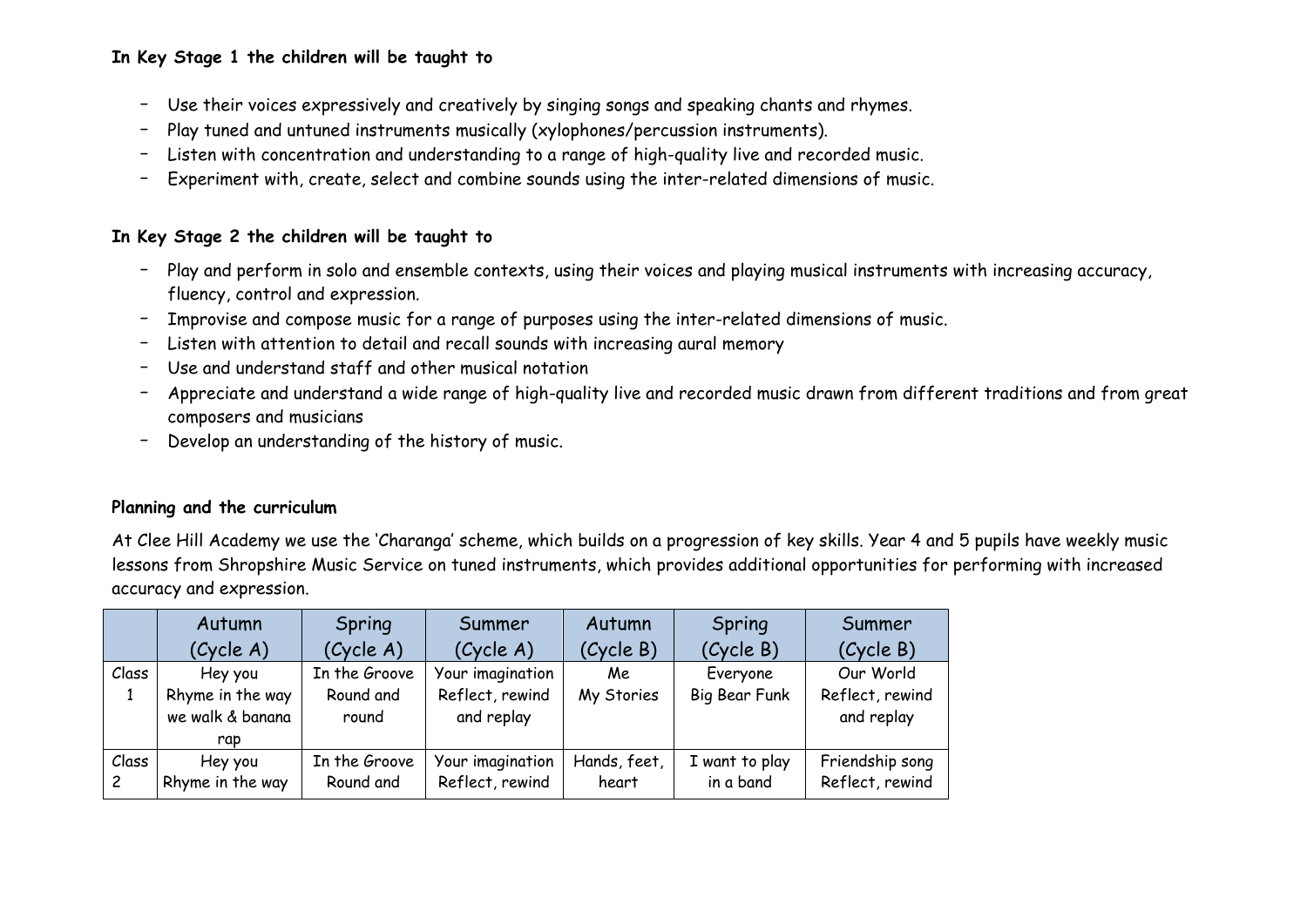|            | we walk & banana<br>rap                       | round                                                   | and replay                                               | Ho, Ho, Ho                                          | Zoo time                                         | and replay                                       |
|------------|-----------------------------------------------|---------------------------------------------------------|----------------------------------------------------------|-----------------------------------------------------|--------------------------------------------------|--------------------------------------------------|
| Class<br>3 | Let your spirit<br>tly<br>The dragon song     | Three Little<br><b>Birds</b><br>Glockenspiel<br>Stage 1 | Bringing us<br>together<br>Reflect, rewind<br>and replay | Hands, feet,<br>heart<br>Ho, Ho, Ho                 | I want to play<br>in a band<br>Zoo time          | Friendship song<br>Reflect, rewind<br>and replay |
| Class<br>4 | Music service:<br>tuned instrument<br>lessons | Music service:<br>tuned<br>instrument<br>lessons        | Music service:<br>tuned<br>instrument<br>lessons         | Music<br>service:<br>tuned<br>instrument<br>lessons | Music service:<br>tuned<br>instrument<br>lessons | Music service:<br>tuned instrument<br>lessons    |
| Class<br>5 | Mamma Mia<br>Glockenspiel<br>Stage 2          | Stop<br>Lean on me                                      | Blackbird<br>Refelct, rewind,<br>replay                  | Living on a<br>prayer<br>Class room<br>Jazz 1       | A New Year<br>Carol<br>You've got a<br>freind    | Music and me<br>Reflect, rewind<br>and replay    |

Each Unit of Work comprises the of strands of musical learning which correspond with the National Curriculum for music:

- 1. Listening and Appraising
- 2. Musical Activities
- a. Warm-up Games
- b. Optional Flexible Games
- c. Singing
- d. Playing instruments
- e. Improvisation
- f. Composition

|        | Foundation/KS1                                                                                                                                                                           |        | Lower KS2                                                                                                                                                                                                                                                                                                                                                                                  |        |                                                                                           |
|--------|------------------------------------------------------------------------------------------------------------------------------------------------------------------------------------------|--------|--------------------------------------------------------------------------------------------------------------------------------------------------------------------------------------------------------------------------------------------------------------------------------------------------------------------------------------------------------------------------------------------|--------|-------------------------------------------------------------------------------------------|
| Aspect | Year 1                                                                                                                                                                                   | Year 2 | l Year 3                                                                                                                                                                                                                                                                                                                                                                                   | Year 4 | Year 5                                                                                    |
|        | Listen with concentration and understanding to a range of high-quality live<br>and recorded music<br>• Use their voices expressively by singing songs and speaking chants and<br>rhymes. |        | Appreciate and understand a wide range of high-quality live and recorded music from different<br>traditions and from great musicians and composers. Develop an understanding of the history<br>of music. Use their voices expressively by singing songs and speaking chants and rhymes. Play<br>tuned and un-tuned instruments musically. Listen with concentration and understanding to a |        | Same as Year 3 and 4 with fo<br>Improvise and compose mus<br>music. Play and perform in s |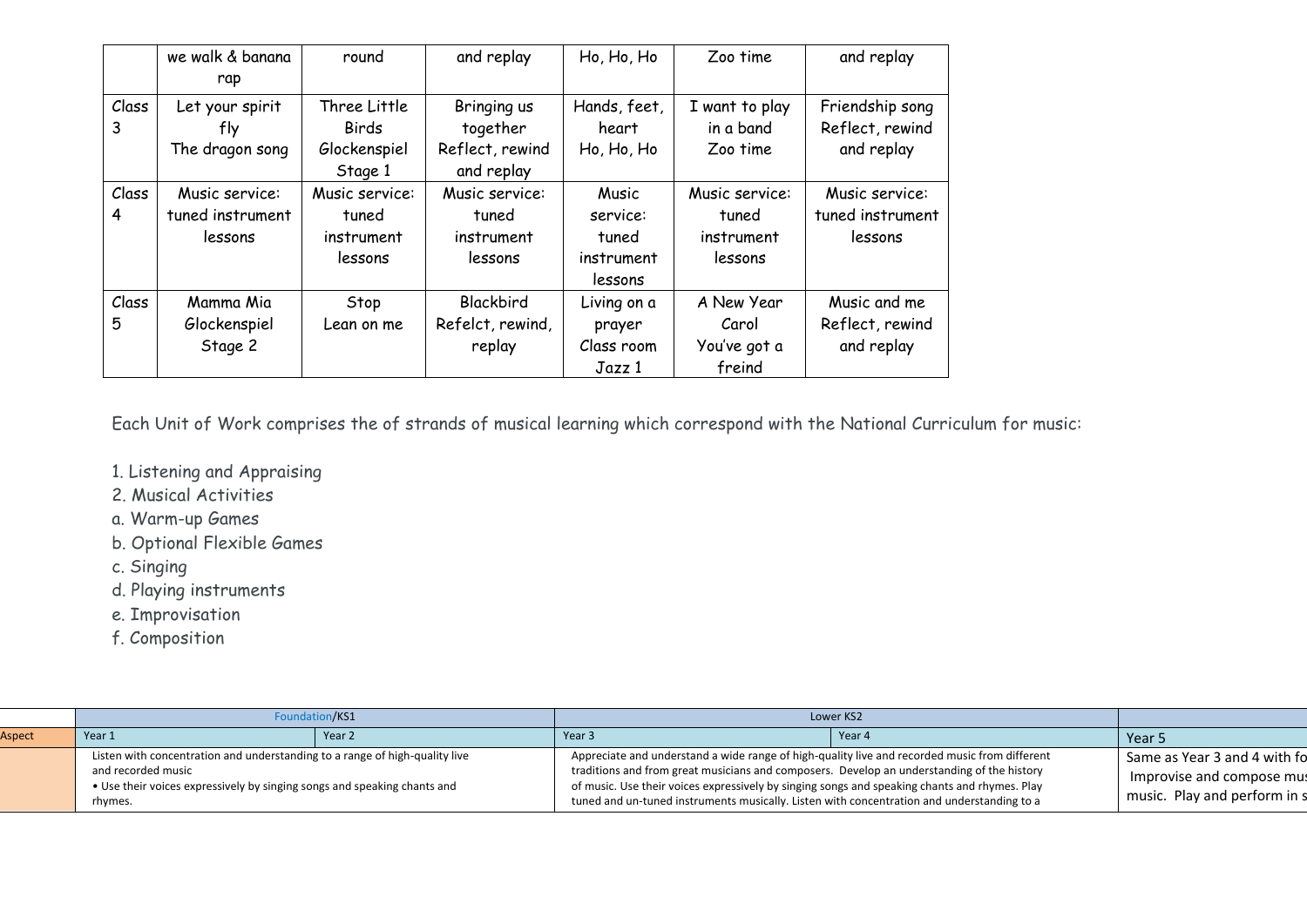|                                     | . Play tuned and un-tuned instruments musically.<br>• Experiment with, create, select and combine sounds using the inter-<br>related dimensions of music.                                                                                                                                                                                                                                                                                                                                       |                                                                                                                                                                                                                                                                                                                                                                | range of high-quality live and recorded music. Experiment with, create, select and combine<br>sounds using the inter-related dimensions of music.                                                                                                                                                                                                        |                                                                                                                                                                                                                                                                                                                                                     | instruments with increasing                                                                                                                                                                                                                                                                                             |
|-------------------------------------|-------------------------------------------------------------------------------------------------------------------------------------------------------------------------------------------------------------------------------------------------------------------------------------------------------------------------------------------------------------------------------------------------------------------------------------------------------------------------------------------------|----------------------------------------------------------------------------------------------------------------------------------------------------------------------------------------------------------------------------------------------------------------------------------------------------------------------------------------------------------------|----------------------------------------------------------------------------------------------------------------------------------------------------------------------------------------------------------------------------------------------------------------------------------------------------------------------------------------------------------|-----------------------------------------------------------------------------------------------------------------------------------------------------------------------------------------------------------------------------------------------------------------------------------------------------------------------------------------------------|-------------------------------------------------------------------------------------------------------------------------------------------------------------------------------------------------------------------------------------------------------------------------------------------------------------------------|
| Listen and<br>Appraise              | Listen with concentration and understanding<br>to a range of high-quality live and recorded<br>music                                                                                                                                                                                                                                                                                                                                                                                            | Listen with concentration and<br>understanding to a range of high-quality<br>live and recorded music.                                                                                                                                                                                                                                                          | Appreciate and understand a wide range of high-<br>quality live and recorded music from different<br>traditions and from great musicians and<br>composers.                                                                                                                                                                                               | Appreciate & understand a wide range of live &<br>recorded music from different traditions and from<br>great musicians and composers. Develop an<br>understanding of the history of music                                                                                                                                                           | Appreciate and understand a<br>high-quality live and recorde<br>different traditions and from<br>and composers.<br>• Develop an understanding<br>music                                                                                                                                                                  |
| <b>Musical</b><br><b>Activities</b> | ELG -Sing a range of well known nursery<br>rhymes and songs; $-$ and $-$ when<br>appropriate - try to move in time with music<br>Use their voices expressively by singing<br>songs and speaking chants and rhymes.<br>. Play tuned and un-tuned instruments<br>musically.<br>• Listen with concentration and<br>understanding to a range of high-quality live<br>and recorded music.<br>• Experiment with, create, select and<br>combine sounds using the inter-related<br>dimensions of music. | Use their voices expressively by singing<br>songs and speaking chants and rhymes.<br>. Play tuned and un-tuned instruments<br>musically.<br>• Listen with concentration and<br>understanding to a range of high-quality<br>live and recorded music.<br>• Experiment with, create, select and<br>combine sounds using the inter-related<br>dimensions of music. | Use their voices expressively by singing songs and<br>speaking chants and rhymes.<br>. Play tuned and un-tuned instruments musically.<br>• Listen with concentration and understanding to a<br>range of high-quality live and recorded music.<br>• Experiment with, create, select and combine<br>sounds using the inter-related dimensions of<br>music. | Use their voices expressively by singing songs and<br>speaking chants and rhymes.<br>. Play tuned and un-tuned instruments musically.<br>Listen with concentration and understanding to a<br>range of high-quality live and recorded music.<br>• Experiment with, create, select and combine<br>sounds using the inter-related dimensions of music. | Improvise and compose mus<br>purposes using the interrelat<br>music.<br>• Listen with attention to de<br>sounds with increasing aural<br>• Use and understand staff a<br>notations.<br>• Play and perform in solo ar<br>contexts, using their voices a<br>musical instruments with inc<br>fluency, control and expressi |
| Perform<br>and share                | ELG -Perform songs, rhymes,<br>poems and stories with others,<br>Use their voices expressively by<br>singing songs and speaking chants<br>and rhymes.<br>• Play tuned and un-tuned<br>instruments musically.                                                                                                                                                                                                                                                                                    | Use their voices expressively by<br>singing songs and speaking chants<br>and rhymes.<br>• Play tuned and un-tuned<br>instruments musically.                                                                                                                                                                                                                    | Use their voices expressively by singing<br>songs and speaking chants and rhymes.<br>• Play tuned and un-tuned instruments<br>musically                                                                                                                                                                                                                  | Use their voices expressively by singing<br>songs and speaking chants and rhymes.<br>. Play tuned and un-tuned instruments<br>musically.                                                                                                                                                                                                            | Play and perform in solo and<br>contexts, using their voices a<br>musical instruments with inc<br>fluency, control and expressi                                                                                                                                                                                         |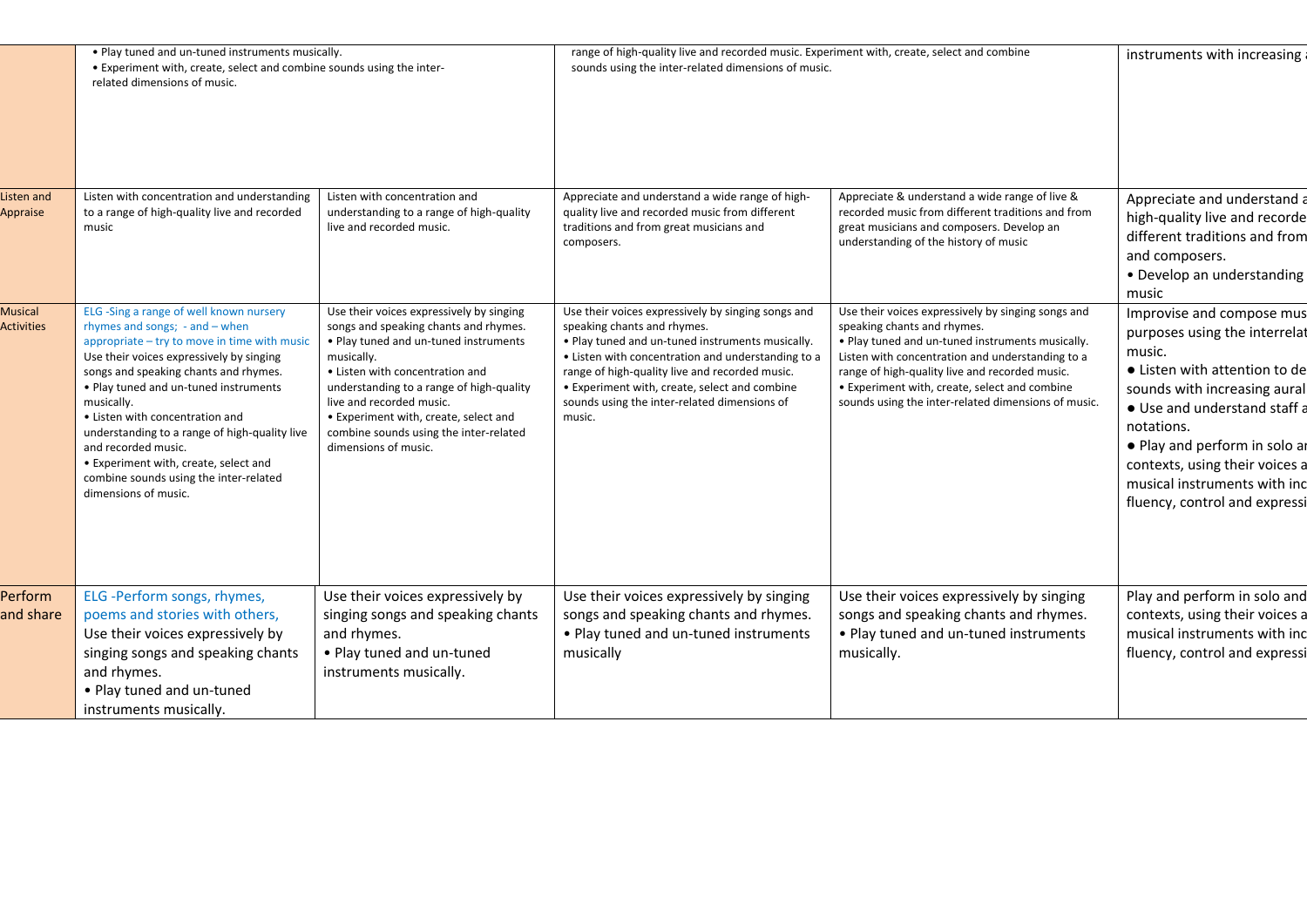| Pulse, rhythm, pitch, rap,       | Keyboard, drums, bass, electric    | Structure, intro/introduction, verse,      | Keyboard, electric guitar, bass, drums,    | Rock, bridge, backbeat, ampl     |
|----------------------------------|------------------------------------|--------------------------------------------|--------------------------------------------|----------------------------------|
| improvise, compose, melody, bass | guitar, saxophone, trumpet, pulse, | chorus, improvise, compose, pulse,         | improvise, compose, melody, pulse,         | bridge, riff, hook, improvise,   |
| guitar,                          | rhythm, pitch, improvise,          | rhythm,                                    | rhythm, pitch, tempo, dynamics, texture,   | appraising, Bossa Nova, sync     |
| drums, decks, perform, singers,  | compose, audience, question and    | pitch, tempo, dynamics, bass, drums,       | structure, compose, improvise, hook, riff, | structure, Swing, tune/head,     |
| keyboard, percussion, trumpets,  | answer, melody, dynamics, tempo,   | guitar, keyboard, synthesizer, hook,       | melody,                                    | names, Big bands, pulse, rhyt    |
| saxophones, Blues, Baroque,      | perform/performance, audience,     | melody, texture,                           | solo, pentatonic scale, unison, rhythm     | verse, interlude, tag ending,    |
| Latin, Irish Folk, Funk, p ulse, | rap, Reggae, glockenspiel.         | structure, electric guitar, organ, backing | patterns, musical style, rapping, lyrics,  | guitar, bass,                    |
| rhythm, pitch, groove, audience, |                                    | vocals, hook, riff, melody, Reggae,        | choreography,                              | drums, melody, cover, Old-sc     |
| imagination.                     |                                    | pentatonic scale,                          | digital/electronic sounds, turntables,     | Rap, riff, synthesizer, deck, b  |
|                                  |                                    | imagination, Disco.                        | synthesizers, by ear, notation, backing    | Funk, scratching, unison, me     |
|                                  |                                    |                                            | vocal, piano,                              | tempo, dynamics, timbre, te:     |
|                                  |                                    |                                            | organ, acoustic guitar, percussion,        | groove, riff, bass line, brass s |
|                                  |                                    |                                            | birdsong, civil rights, racism, equality.  | melody.                          |
|                                  |                                    |                                            |                                            |                                  |

3. Performing

#### Progression

The Shropshire Gateway Educational Trust have created a musical progression of skills from KS1 to KS4. The Charanga Scheme of work builds on this progression in more detail. The instrumental work is differentiated allowing children to move through the relevant parts as they need to.

#### **Key Stage 1**

• Listen with concentration and understanding to a range of high-quality live and recorded music

• Use their voices expressively by singing songs and speaking chants and rhymes.

• Play tuned and un-tuned instruments musically.

• Experiment with, create, select and combine sounds using the inter-related dimensions of music.

#### **Key Stage 2**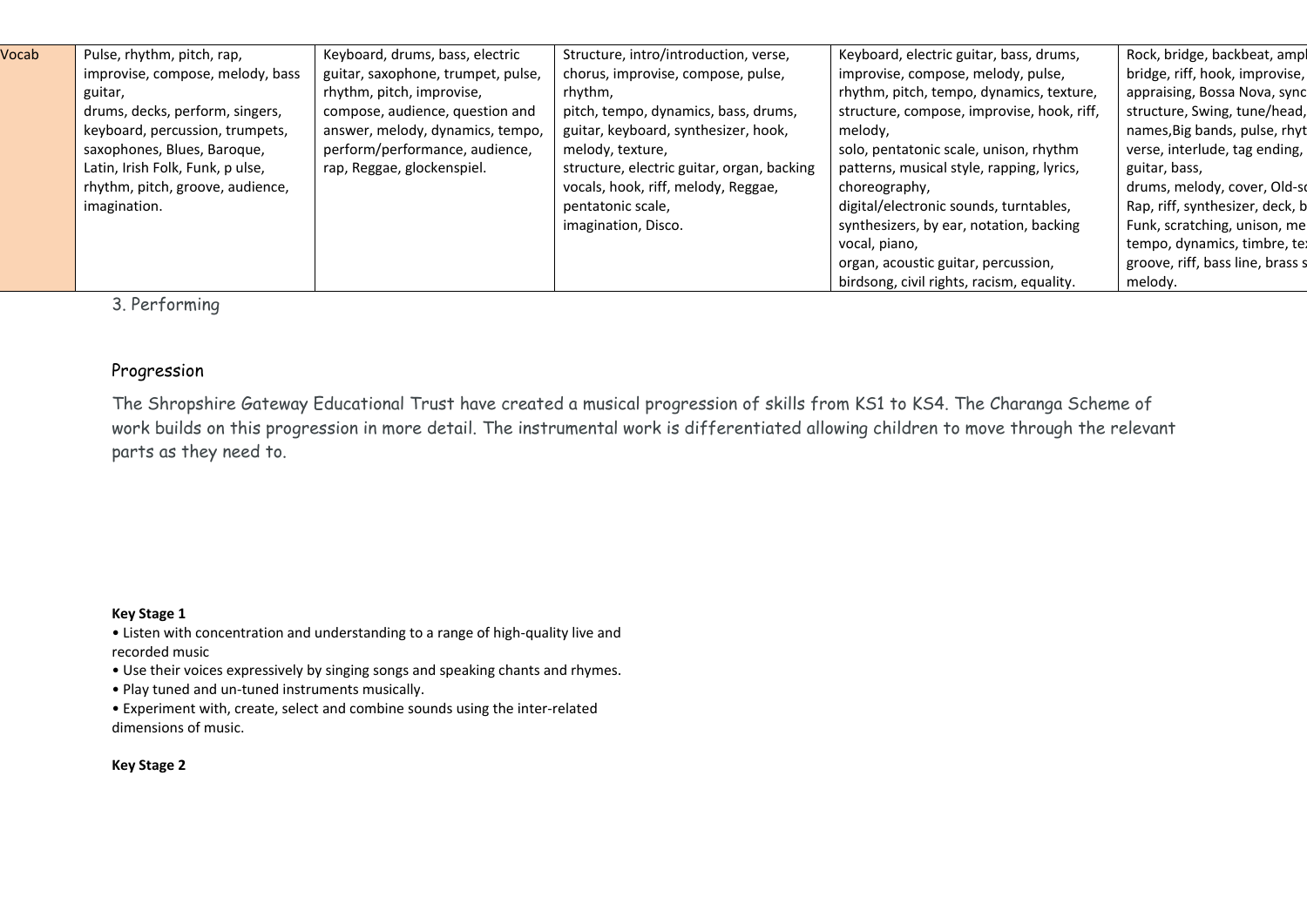#### LKS2

• Appreciate and understand a wide range of high-quality live and recorded music from different traditions and from great musicians and composers.

- Develop an understanding of the history of music
- Use their voices expressively by singing songs and speaking chants and rhymes.
- Play tuned and un-tuned instruments musically.

• Listen with concentration and understanding to a range of high-quality live and recorded music

Experiment with, create, select and combine sounds using the inter-related dimensions of music.

**UKS2**-Same as above with following additions

• Improvise and compose music for a range of purposes using the interl dimensions of music.

• Play and perform in solo and ensemble contexts, using their voices an playing musical instruments with increasing accuracy, fluency, control a expression.

#### **Reading and Vocabulary**

Children are encouraged to use the correct musical terms during music and singing lessons. Below are a list of musical terms which are used in the Charanga Music Scheme.

| A capella   | Without accompaniment from musical instruments, ie voices only.                  |
|-------------|----------------------------------------------------------------------------------|
| appraising  | Listening carefully                                                              |
| arrangement | How voices and instruments are used in a song; where they occur within the song. |
| back beat   | Beats 2 and 4 in a drum-line or if we are clapping along with the music.         |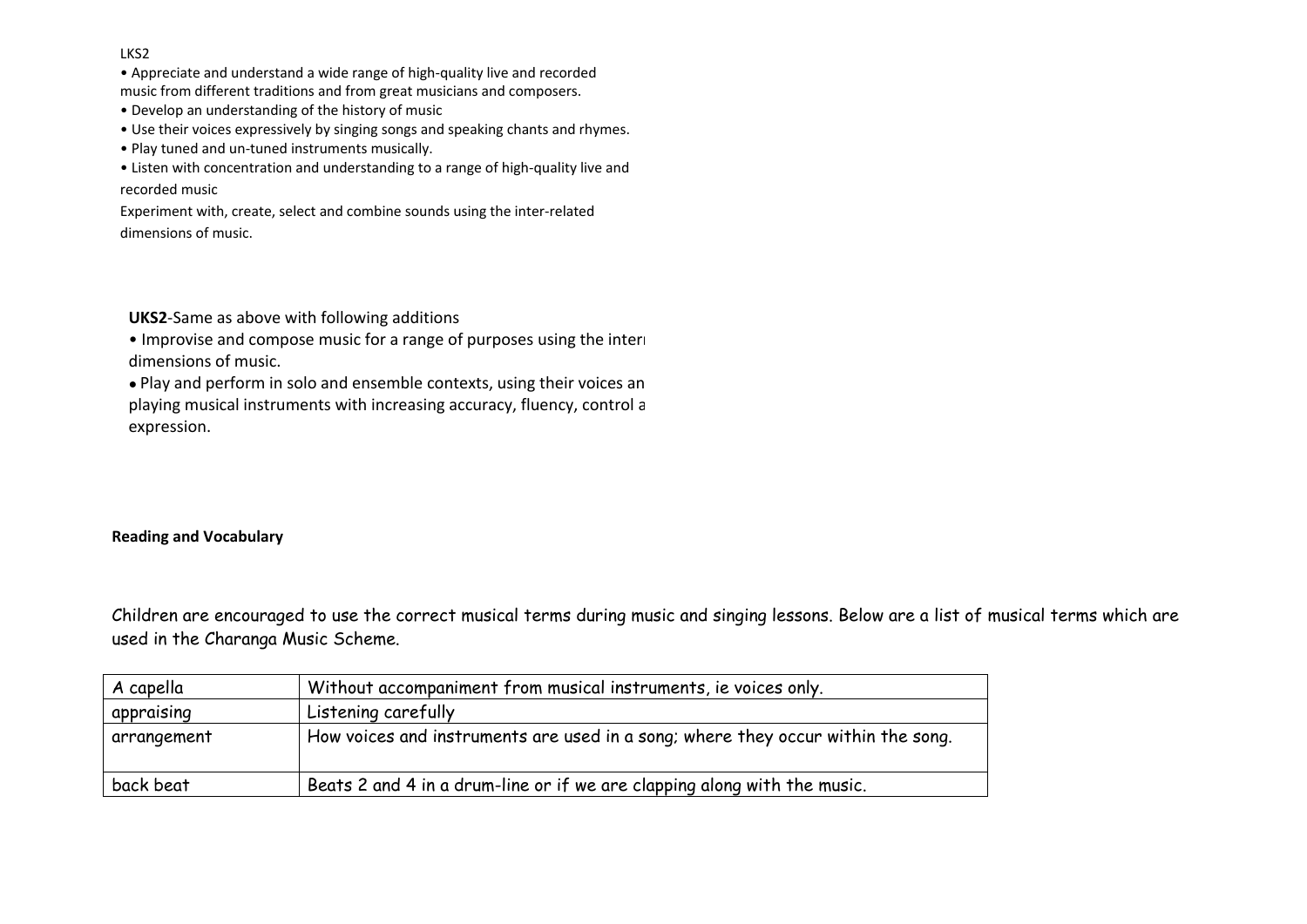| backing         | The accompaniment to a song.                                                        |
|-----------------|-------------------------------------------------------------------------------------|
| balance         | The level of volume at which players sing or play; if the balance is good then      |
|                 | everyone can be heard.                                                              |
| ballad          | A gentle love song.                                                                 |
| band            | Playing/singing/performing together.                                                |
| bridge/middle 8 | Contrasting section which leads back to main material                               |
| chord           | More than one note played at the same time.                                         |
| chorus          | A repeated section in a song which gives the main message.                          |
| coda            | Short section which brings the song or piece to an end.                             |
| cover           | A version of a song performed by someone other than the original artist that might  |
|                 | sound a bit - or very - different.                                                  |
| composing       | Creating and developing musical ideas and 'fixing' these.                           |
| crossover       | Can be a mixture of different styles which introduces new music to different        |
|                 | audiences.                                                                          |
| decks           | Equipment used by DJs, MCs and Rappers to mix sounds from different records         |
|                 | and to make effects like scratching. First used in the late 1970s.                  |
| drum loops      | A loop is a sequence of sounds/music that is recorded, maybe sampled, and           |
|                 | reproduced digitally or electronically.                                             |
| dynamics        | How loud or quiet the music is.                                                     |
| ending          | Short section which brings the song or piece to an end.                             |
| ensemble        | A French word used to describe playing/singing/performing together                  |
| groove          | The rhythmic part of the music that makes you want to move and dance.               |
| harmony         | Different notes sung or played at the same time, to produce chords.                 |
| hook            | A term used in pop music to describe a short catchy phrase or riff that we can't    |
|                 | stop singing; the bit that 'hooks' us in; the main musical idea from a song that we |
|                 | remember.                                                                           |
| improvise       | To make up a tune and play it on the spot; there is an assumption that it can never |
|                 | be recreated.                                                                       |
| interlude       | A passage of music played between the main themes                                   |
| introduction    | Music heard at the beginning of a song or piece of music bridge; a section of music |
|                 | that can take us from a verse to a chorus, just as a bridge over a river takes us   |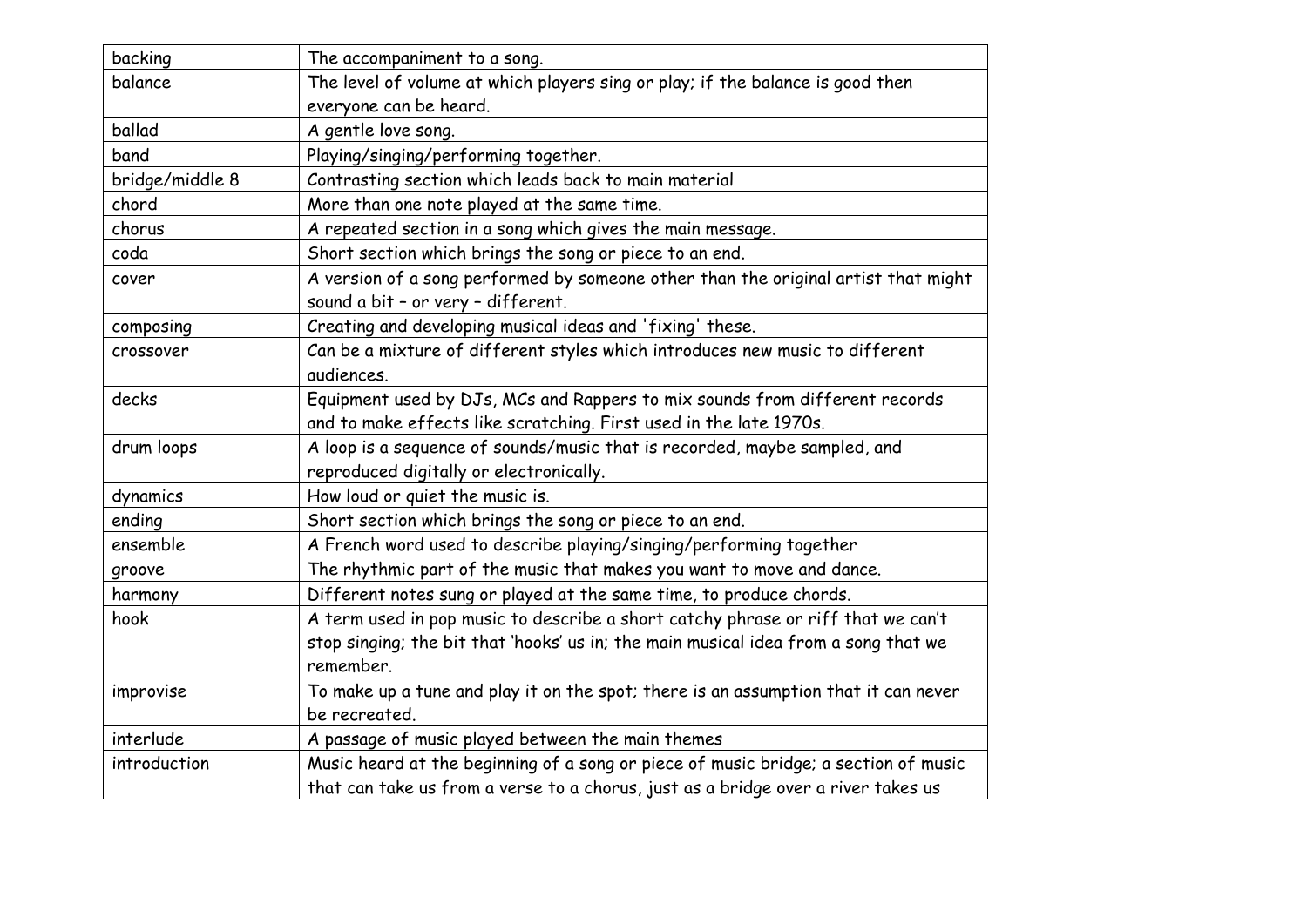|                      | from one place to another.                                                            |
|----------------------|---------------------------------------------------------------------------------------|
| lyrics               | The words of a song.                                                                  |
| melody               | Another name for a tune.                                                              |
| melodic              | Melody or tune.                                                                       |
| notation             | Ways to visually represent music.                                                     |
| offbeat              | If a piece of music has 4 beats in a bar ie 1 2 3 4, to clap on the offbeat you would |
|                      | clap on beats 2 and 4 not 1 and 3.                                                    |
| original             | The first ever version of a song.                                                     |
| ostinato             | A short repeated pattern.                                                             |
|                      |                                                                                       |
| outro                | Short section which brings the song or piece to an end.                               |
| pentatonic scale     | A fixed five-note pattern eg the five black keys on a piano.                          |
|                      |                                                                                       |
| performing           | Singing and playing instruments.                                                      |
| phrase               | A musical sentence.                                                                   |
| pitch                | The range of high and low sounds.                                                     |
| pre-chorus           | A short section in a song, before the chorus.                                         |
| pulse/beat           | The heartbeat or steady beat of a song/piece of music.                                |
| recurring theme      | A tune that repeats again and again in a piece of music.                              |
|                      |                                                                                       |
| rhythm               | The combination of long and short sounds to make patterns.                            |
| ri                   | A short repeated phrase, often played on a lead instrument such as guitar, piano or   |
|                      | saxophone.                                                                            |
| roots reggae         | Music that deals with social and racial issues and brings in elements of Rastafari.   |
| sampling             | Record a sample of music, a small section, and re use it in another piece of music or |
|                      | song. Used frequently in hip hop and other pop music.                                 |
| secular              | Non religious                                                                         |
| solo                 | An Italian word used to describe playing/singing/performing on our own.               |
| structure/form/shape | How the sections (verses and choruses etc) of a song are ordered to make the          |
|                      | whole piece.                                                                          |
| style                | The type of music eg blues or rock.                                                   |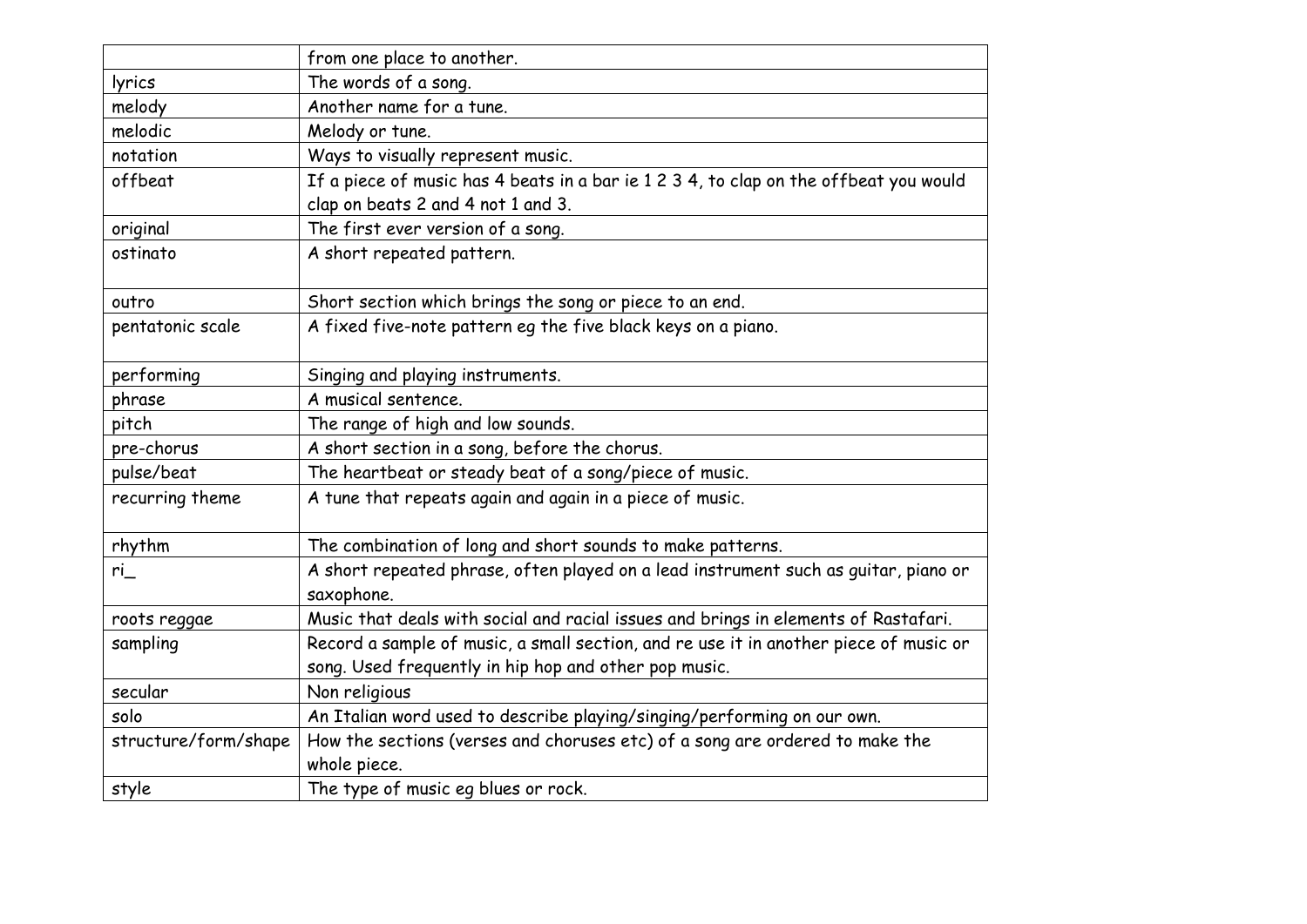| style indicators   | Identifiers that show us the genre of the music.                                                            |
|--------------------|-------------------------------------------------------------------------------------------------------------|
| syncopation        | Music with lots of rhythmic variety, often quite difficult. The strong beats occur in<br>unexpected places. |
| tag                | (Usually) a short ending, tagged on to the main part of the song.                                           |
| tempo              | An Italian word used to describe how fast/slow the music goes.                                              |
| texture            | Layers of sound in music.                                                                                   |
| timbre             | The quality and character of the sound.                                                                     |
| urban contemporary | Modern music that uses elements of soul, hip hop, funk, jazz, r&b that appeals to<br>young people.          |
| verse              | A section in a song which has the same tune but different words.                                            |





Some common percussion instrument names.

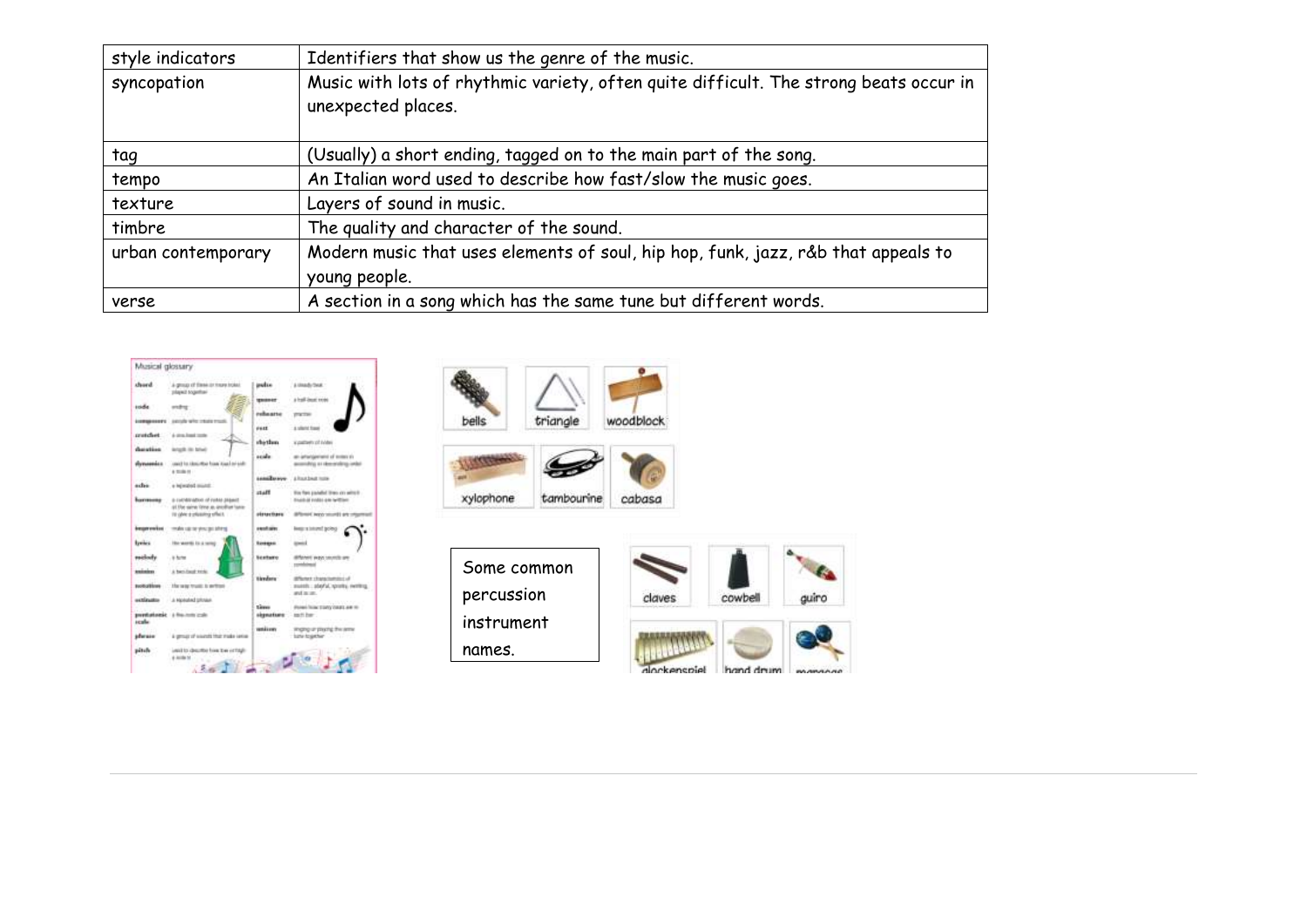#### **The Model Music Curriculum**

The Model Music Curriculum is a non–statutory document developed by an expert panel to provide teachers with additional guidance on their delivery of Music lessons. Clee Hill Community Academy recognises the importance of this document in supporting teachers with their planning and delivery of lessons as well as ensuring progression for pupils. It highlights the importance of singing, listening, composing and performance as well as listing suggested repertoire for each year group (1 – 6), with a broad range of musical styles and genres to enhance children's musical journey.

#### **Mastery in your music lessons**

The teaching of Music at Clee Hill Community Academy enables children to understand musical concepts through a repetition-based approach to learning. Learning about the same musical concept through different musical activities enables a more secure, deeper learning and mastery of musical skills. Musical teaching and learning is not neat or linear. The strands of musical learning, presented within lessons, are part of the learning spiral. Over time, children can both develop new musical skills and concepts, and re-visit established musical skills and concepts. Repeating a musical skill doesn't necessarily mean their progress is slowing down or their development is moving backwards! It's just shifting within the spiral. Mastery means both a deeper understanding of musical skills and concepts and learning something new.

#### **Enrichment Opportunities in music**

The school offers additional weekly music sessions, which are run by a qualified music teacher including the Shropshire Music Service. Termly performances are given to the rest of the school to showcase what has been taught and learnt. Music enrichment activities include Guitar lessons, Brass lessons, Recorder Club and Choir.

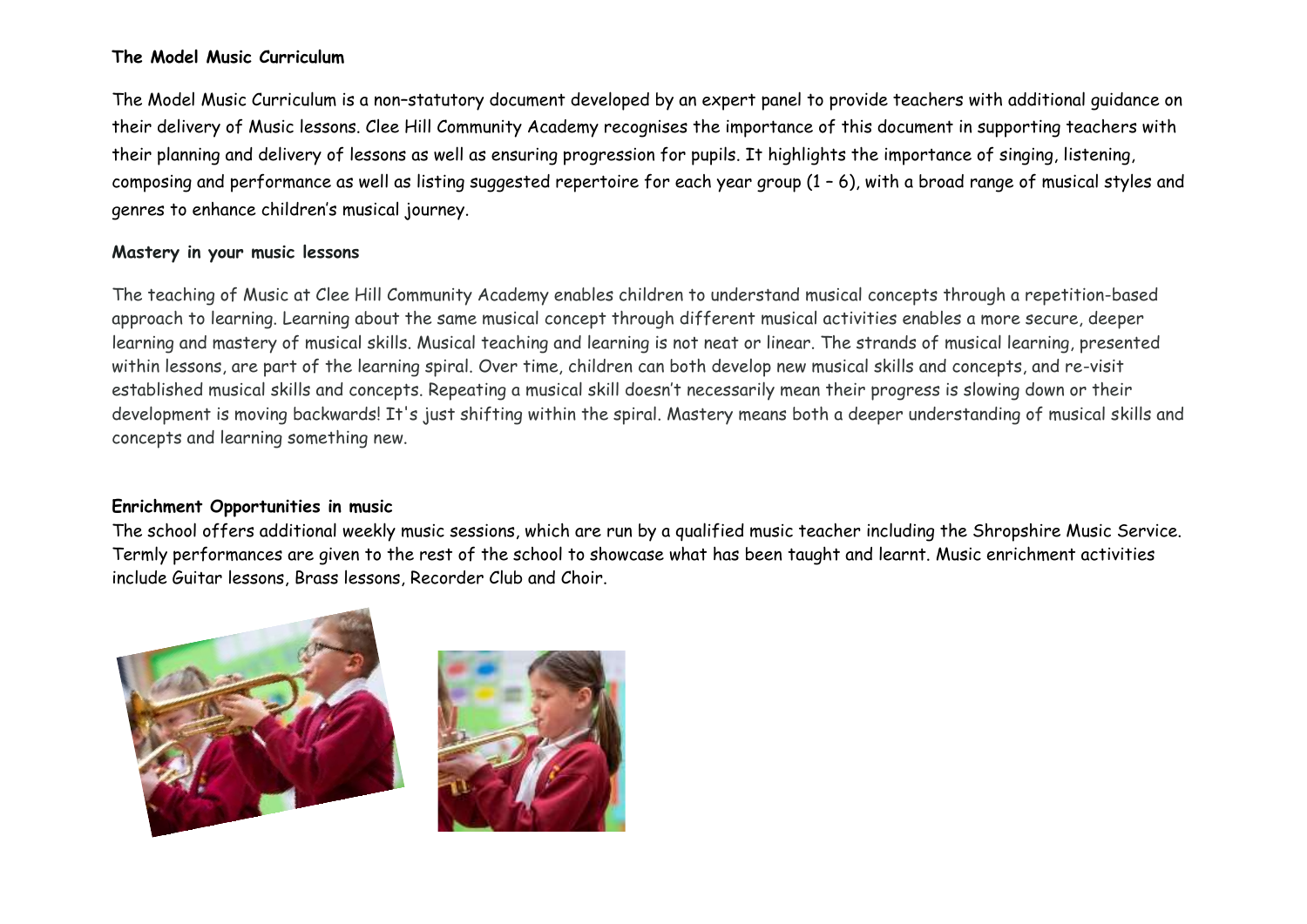#### **Music through other areas of the curriculum**

#### **Science and Sound -**

Pupils should explore and identify the way sound is made through vibration in a range of different musical instruments from around the world

They should find out how the pitch and volume of sounds can be changed in a variety of ways.

Pupils might work scientifically by: finding patterns in the sounds that are made by different objects such as saucepan lids of different sizes or elastic bands of different thicknesses. They might make earmuffs from a variety of different materials to investigate which provides the best insulation against sound. They could make and play their own instruments by using what they have found out about pitch and volume.





**Cross curricular learning –** ie making instruments using materials found in the outdoor environment. Making wind charms at Forest School.

#### **The Foundation Stage**

Music is taught in the foundation class as an integral part of the topic work covered during the year. As the foundation class follows the Early Years Foundation Stage Framework, we relate the musical aspects of the children's work to the objectives set out in the Early Learning Goals (ELGs) which underpin the curriculum planning for children aged three to five. Music contributes to a child's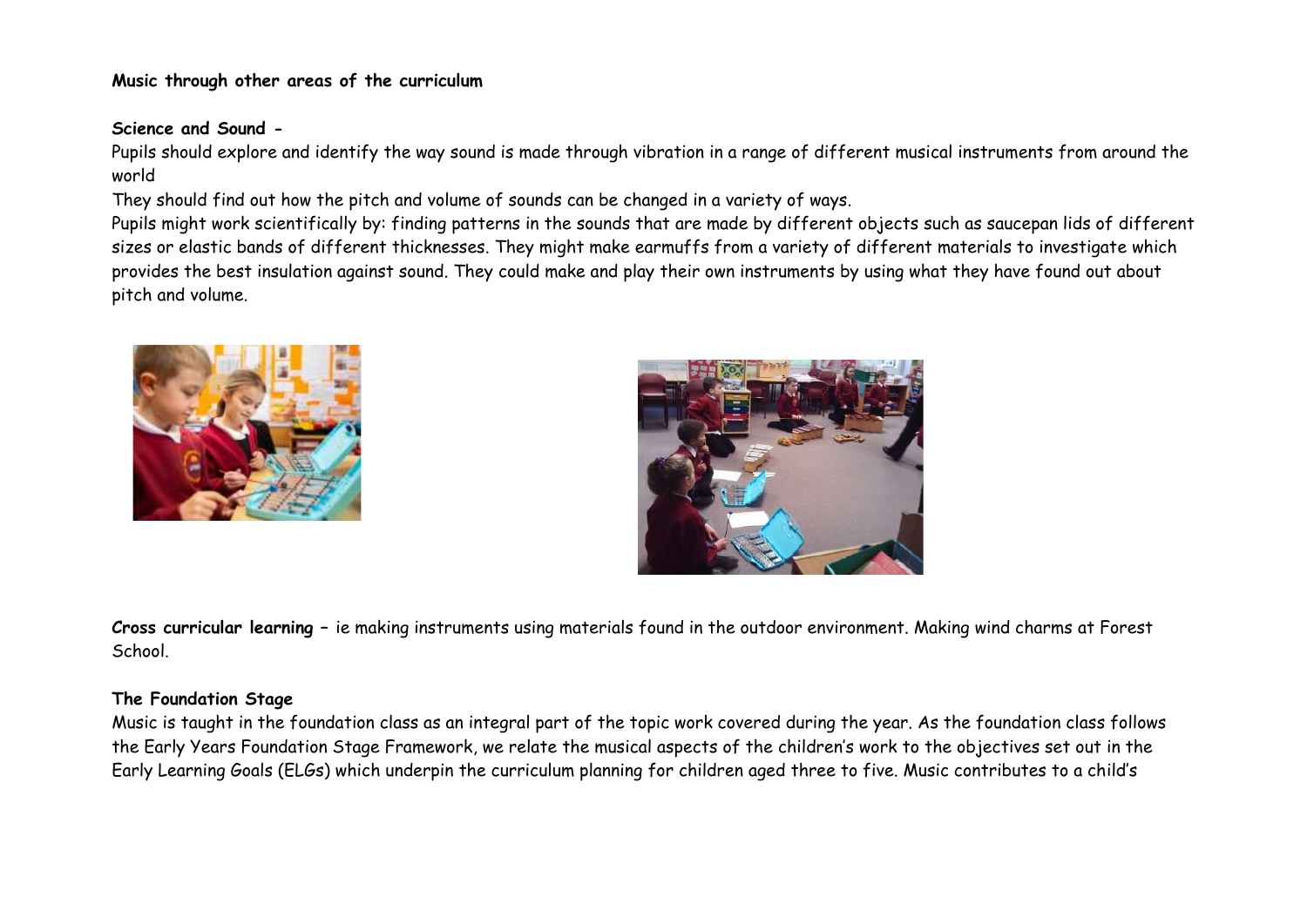personal and social development. Counting songs foster a child's mathematical ability, and songs from different cultures increase a child's knowledge and understanding of the world.

#### **Assessment**

This is done informally during music lessons. Photographs or recordings are used as evidence and shared with the children. Recordings also act as evaluations where children can identify areas of good practice and areas for improvement.